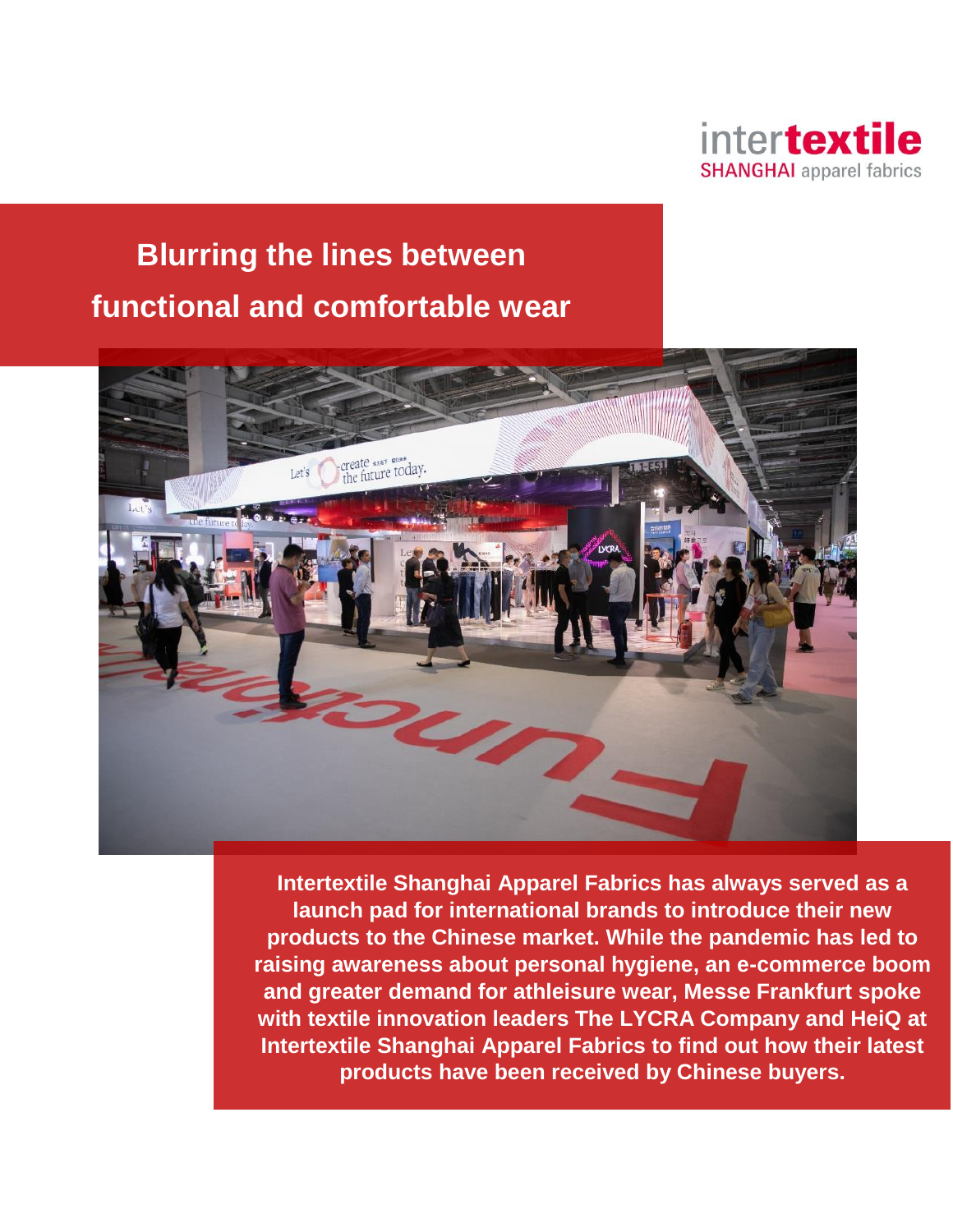### **Messe Frankfurt: Please tell us what new products your company has brought to the fair.**

### **Mr Vincent Hu, Vice President – Apparel, Asia, The LYCRA Company**:

LYCRA® ADAPTIV fibre is our latest spandex fibre made of revolutionary polymer material. This innovative technology brings a more comfortable, more scientific and more inclusive fitting experience to our fabrics and garments, so that consumers can enjoy comfortable wearing in multiple scenarios. It also makes it easier for us to achieve 'one-size-fits-more', thus helping our downstream customers, for example online retailers, reduce the problem of sales returns.

## **Ms Celine Huang, Chief Executive Officer, Greater China, HeiQ (China)**

**Material Tech Co Ltd**: This is our third year since entering the Chinese market, and in regards to the development of functional fabrics, we are focusing on applying natural antiviral protection and intelligent temperature control to sportswear and home apparel. And with the winter season approaching, we are also promoting our heat retention materials.

### **MF: And how was the feedback from visitors?**

**VH**: Actually before the fair, we've already done some promotion and made initial attempts on product application with some of our key customers in China. The results have been very good. Here at the fair, we've also seen many visitors, including our existing customers, who showed great interest in our new technologies with the intention to develop new products with us.

**CH**: Due to the pandemic and the fair's postponement, we did not expect a lot of visitors. However, a surprising amount of brands and industry peers came and asked about our functional products yesterday and today. We are quite pleased by this as we can sense that China's consumer market is more



accepting of functional products.

### **MF: Are there any changes in the market that you have observed recently?**

**VH**: Since the pandemic broke out last year, all of our consumers, especially Chinese consumers, have begun to have new demands for stretchable apparel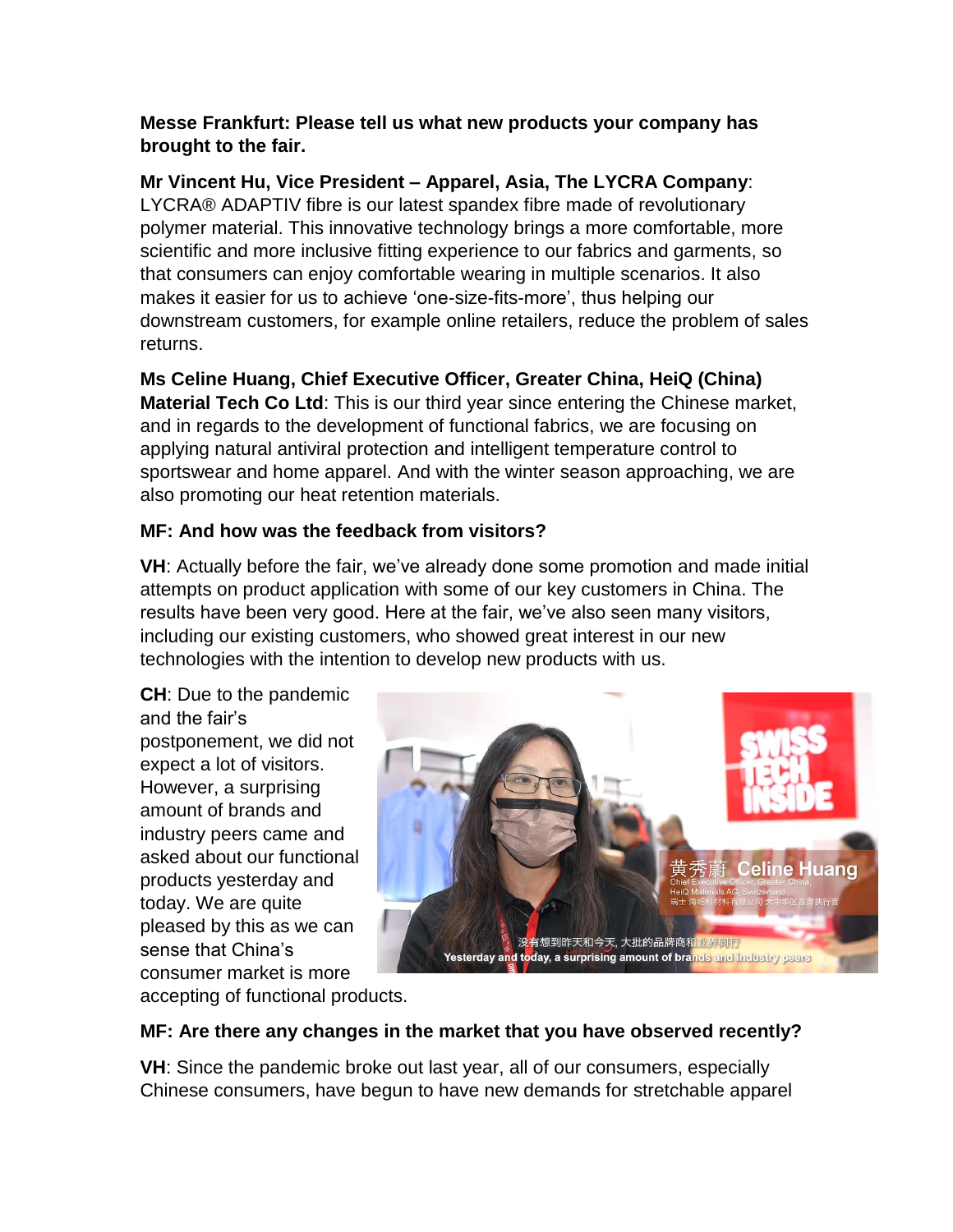fabrics. In the past, people would have very different clothing requirements for certain scenarios such as sports and work; nowadays, many consumers will consider multi-scenario clothing, requiring fit and comfort no matter they are in a dynamic or static state.

Another new trend is greater demand for 'one-size-fits-more'. In other words, the flexibility of choice. This is related to the increasing number of online retailers, whose biggest concern is sales return. Consumers want to be able to easily pick a size for their clothes; at the same time they want their clothes to be comfortable and stretchable no matter the size they picked – the clothes cannot be too tight without any elasticity or functionality.

**CH**: Based on the exchange we had with different customers and brands in the past two days, the Chinese market and the fabrics market will certainly pay more attention to functionality. There has been some fascinating changes in the classification of functional products or clothing in general. In the past when you refer to functional products, you may be thinking of outdoor sportswear or apparel for certain professions, but this year a lot of people are asking us about home apparel.

In our traditional concept, home apparel only needs to be comfortable. Due to the pandemic, people are spending more time at home and value the interaction between family members more. They will require functional products, for example yoga clothes for wearing at home – how do the clothes enable them to perfect their yoga moves, or how can the clothes be stretchable, anti-odour or even provide support for their muscles? These areas are what excite us and indicate that consumers are caring about themselves more in the pursuit of healthier and more personalised experiences.

#### **MF: Lastly, please can you tell us why your company decided to join Intertextile?**

**VH**: The LYCRA Company has always been a loyal exhibitor of Intertextile Shanghai. We treat the fair as our most important annual exhibition opportunity in China, or even Asia. It is also the best platform for us to gather with our upstream and downstream customers,



discuss new technologies and innovations, and envision the future together.